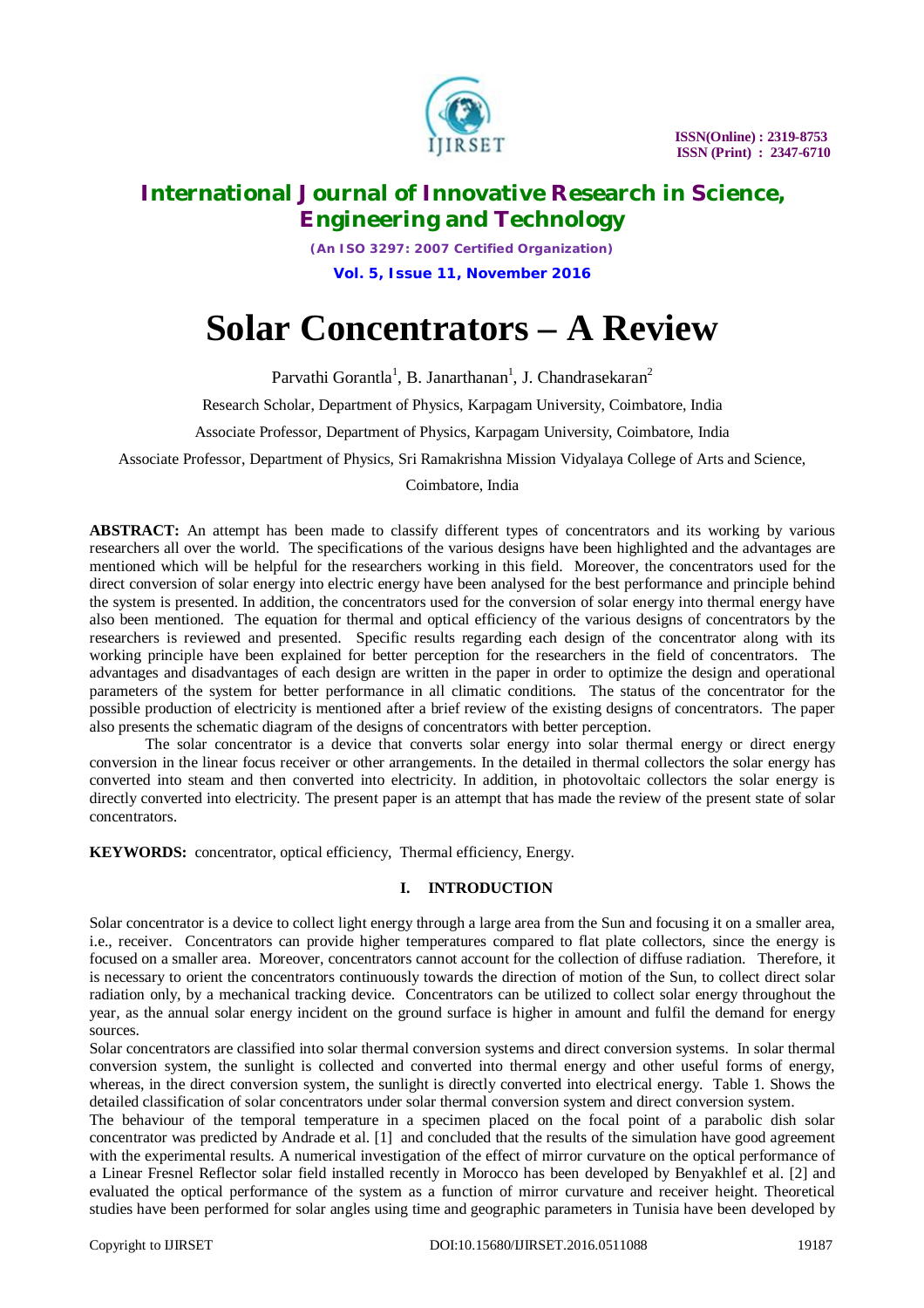

*(An ISO 3297: 2007 Certified Organization)*

#### **Vol. 5, Issue 11, November 2016**

Safa Skouri et al. [3] and three pilot sun tracking systems have been designed, realized and compared. The non uniform distribution of the temperature on the circumference of the tube of a parabolic trough solar collector has been described by Sourav et al. [4] and calculated the analytical equations of the deflection tube. A novel hybrid between a solar cavity receiver and combustor have been presented by Jin Han Lim et al. [5] and showed that the combustor achieve the same efficiency as a conventional boiler. Effects of spacing, receiver height of a linear Fresnel reflectors have been investigated by Vashi Sharma et al. [6] and analyzed collector configuration has no significant effect on annual shading. A point-focus Fresnel lens photo voltaic/thermal module has been proposed and studied by Ning Xu et al. [7] and estimated the electrical efficiency of 28% and thermal efficiency of 60%. Monte Carlo Ray Trace code is used to compare the energy effectiveness and flux intensity of receiver for different days of the year and different orientations in Almería, Spain, and in Aswan, Egypt has been proposed by Abbas et al. [8] and concluded that Linear Fresnel Concentrators with secondary reflector receiver achieve higher concentration factors than Parabolic Trough Collectors. The range of incidence angles for a required transmittance of elementary prisms in a curved Fresnel lens and hence to determine the curvature of the lens has been proposed by Xing long Ma et al [9] and The optimal transmittance condition of prism (OTCP) has been derived. Three different optical models for parabolic trough solar collectors has been derived by Hongbo Liang et al. [10] and estimated the Effects of varying Parabolic Trough Collector's geometric parameters on optical efficiency. Free and forced convection heat losses from modified cavity receiver have been derived by Reddy et al [11] and proposed the Nusselt number to calculate combined convection heat losses from the receiver as a function of receiver inclination, wind direction, wind velocity and aperture diameter ratio. Many researchers have made sincere efforts to design, fabricate and analyze the performance of different designs of solar concentrators in both solar thermal conversion system and direct conversion system. Different types of concentrators designed by a few researchers have been presented for the purpose of getting precise knowledge about the design, fabrication and performance.



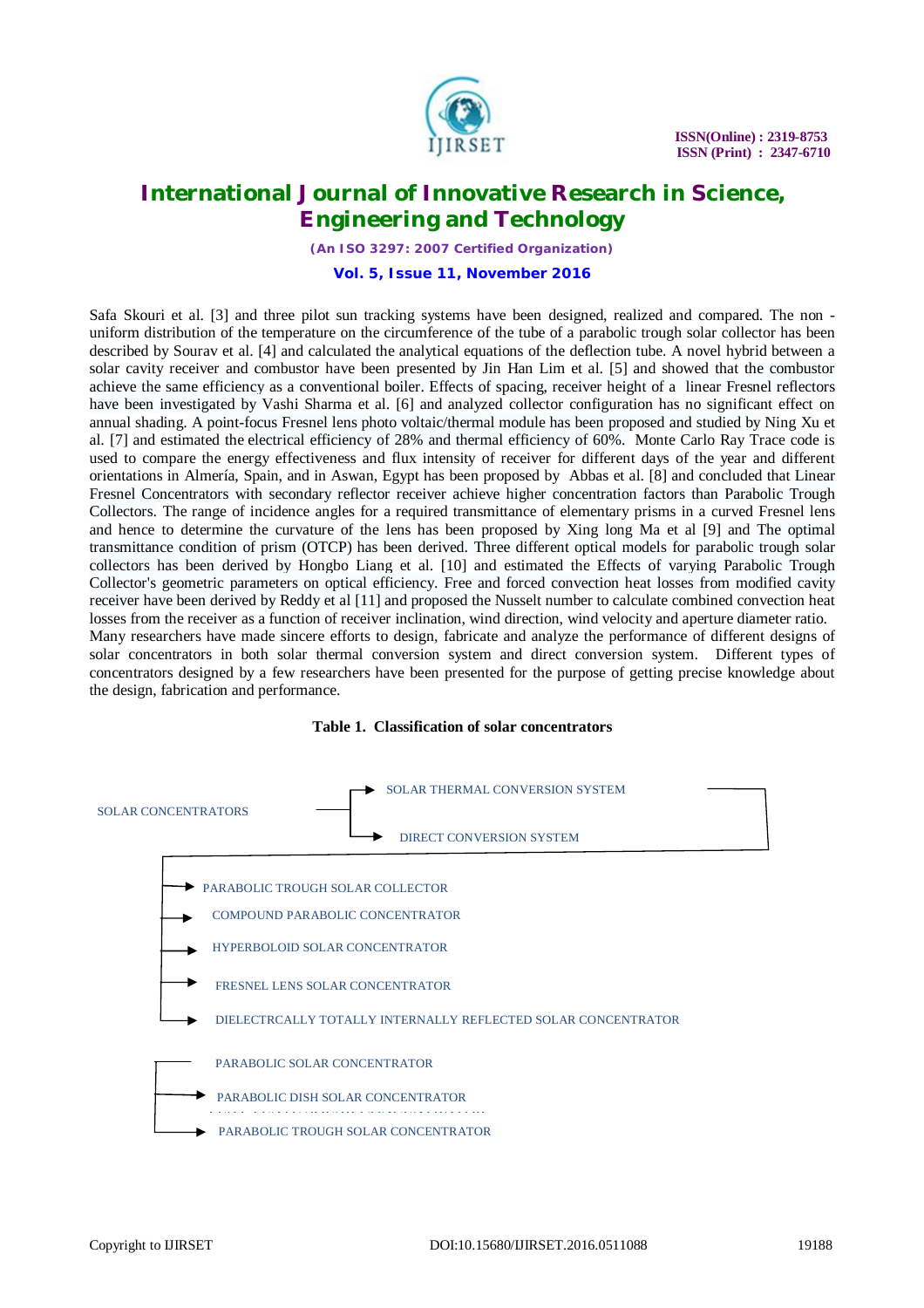

*(An ISO 3297: 2007 Certified Organization)*

#### **Vol. 5, Issue 11, November 2016**



#### II. **PARABOLIC TROUGH SOLAR COLLECTOR**

Researchers have designed different parabolic trough concentrators and tracking mechanisms have been used to track the Sun. The Sun controller sheet (or highly reflecting paint) can be used for the purpose of reflecting solar radiation towards the focal point of the trough. Researchers have used glass, copper or aluminium receivers on the focal point of the trough receive the solar radiation reflected by the reflectors. The fluid, mostly water, absorbs the heat radiation from the receiver through which the fluid is allowed to flow.

#### **WORKING**

The present PTC system is manufactured by fiberglass with the collector of large Aperture area of  $3.5m<sup>2</sup>$  and optimum concentric ratio of 21.2. The diameter of the receiver is 22mm. Schematic diagram of the parabolic dish is shown in the Fig. 1.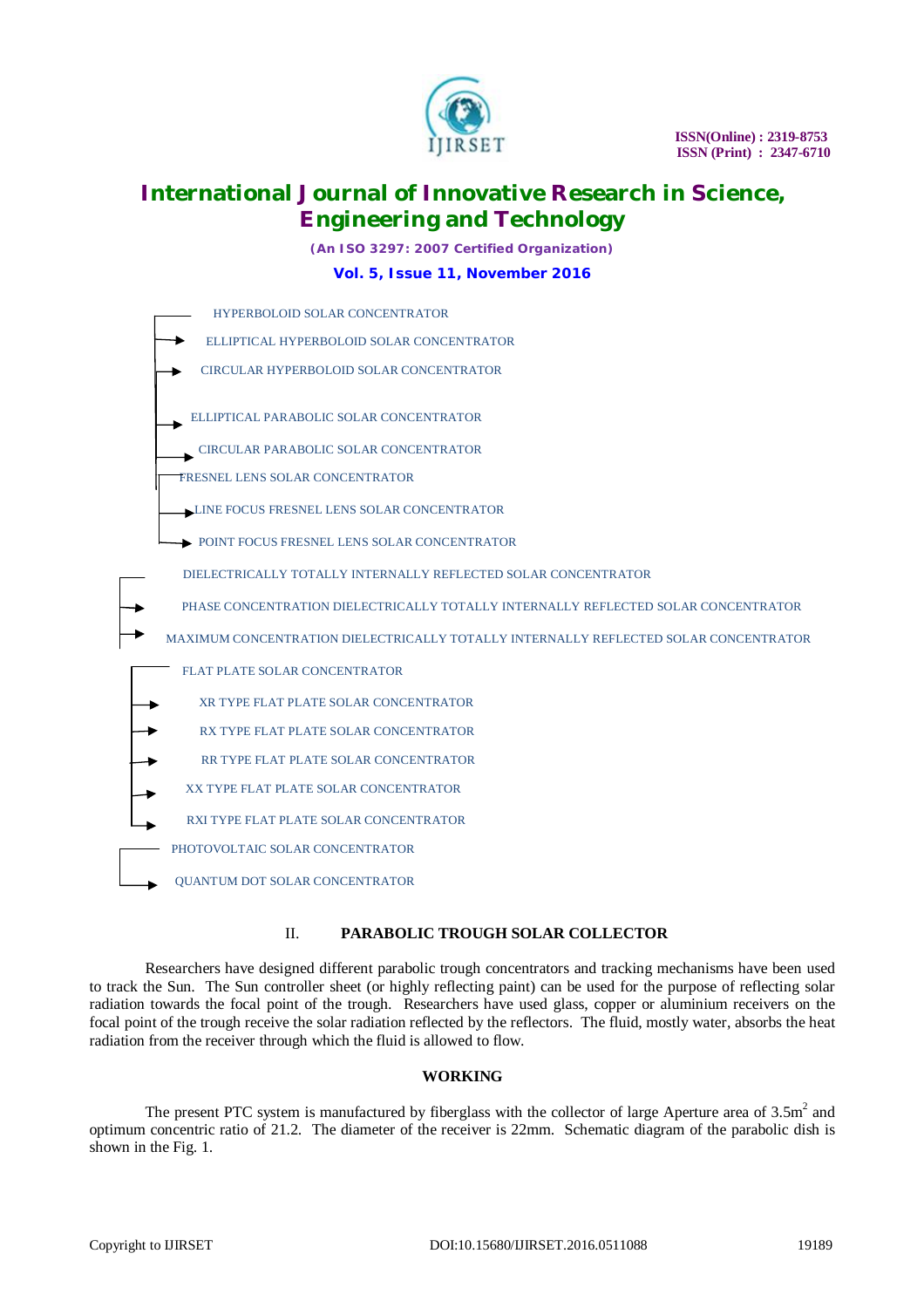

*(An ISO 3297: 2007 Certified Organization)*

**Vol. 5, Issue 11, November 2016**



Fig. 1 Parabolic trough concentrator

Tracking mechanism has been made by using a small motor provided with a speed reduction gearbox and control system. Control system detects the Sun's position by using focus sensor, cloud sensor and daylight sensor, and the collector is rotated to the desired position with respect to the results of the sensor in the control system. It is found that the system has higher optical and thermal efficiency compared with the previous methods of tracking adopted by the researchers. Fig. 2 shows the schematic diagram of the control system used in this study. Kalogirou S [1]



Fig. 2 Control system of the parabolic trough concentrator

The thermal efficiency of the collector is given by

 $\eta = m c_p \frac{(T_{fo} - T_{fi})}{4I}$  $\overline{O}$ ptical efficiency  $(1)$  $\eta_o = \rho_m \tau_c \alpha_e \gamma \left\{ \left( 1 - A_f \tan(\theta) \cos(\theta) \right) \right\}$  (2)

From the results, it has been concluded that the experimentally calculated optical efficiency varied 0.8% with theoretical values.

### **III. PARABOLIC DISH SOLAR CONCENTRATOR**

To analyze the performance of the proposed concentrator, theoretical and experimental performances were calculated with the cavity receiver at the focal plane. Real time analysis has also been performed.

#### **WORKING**

The cavity receiver placed at the focal plane absorbs the solar radiation and transfer the thermal energy to the working fluid. Paraboloidal dish is fabricated with Aluminum frames with aperture diameter of 2.405m and 65˚ rim angle. The concentration ratio of the concentrator is 295 and the reflectance of the Aluminum surface range from 0.8- 0.9. The reflectors are glass mirrors of 1mm thickness, pasted on the aluminium surface to focus the solar radiation onto the absorber, i.e. cavity receiver.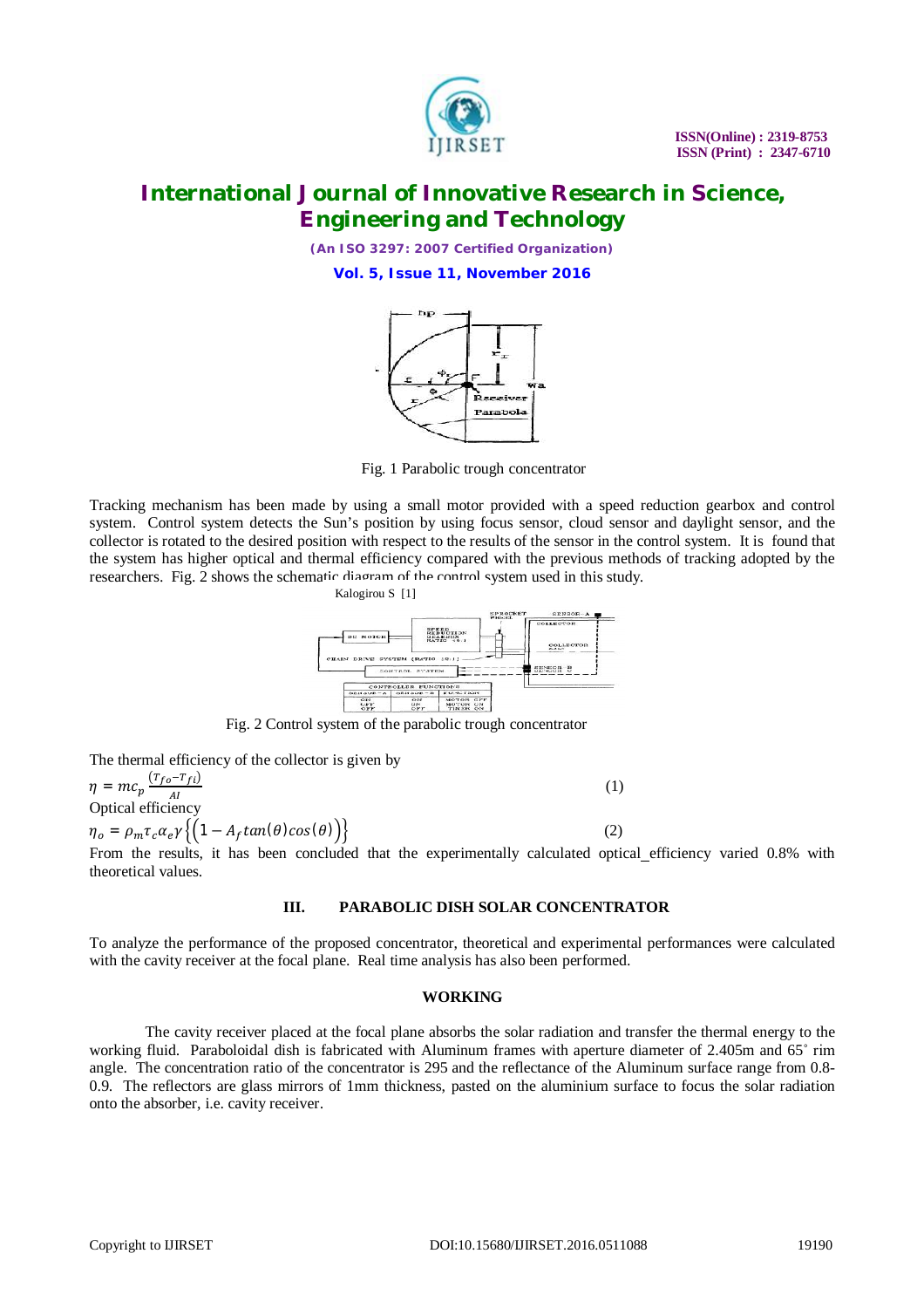

*(An ISO 3297: 2007 Certified Organization)*

**Vol. 5, Issue 11, November 2016**



Kaushika ND and Reddy KS [13]

Fig.3 ExPerimental set up of the par**ab**oloidal solar concentrator

| The thermal conversion efficiency of the collector is                                                   |     |
|---------------------------------------------------------------------------------------------------------|-----|
| $\eta_T = \eta_R \rho$                                                                                  | (3) |
| Where                                                                                                   |     |
| $\eta_R = [\Phi_0 \alpha_{eff} + (1 - \Phi_0)] \frac{q_L}{s \omega_0 \rho}$                             | (4) |
| Where $\Omega$ is the total heat less note of the negative involves conductive convective and nedictive |     |

Where  $Q_L$  is the total heat loss rate of the receiver involves conductive, convective and radiative losses of the cavity and convective and radiative losses of the external absorbing surface. From the results it has been concluded that the maximum efficiency achieved at the aperture radius  $0.035m$  and  $A_w/A_l$  is 8. The performance analysis of the dish collector system with a modified cavity receiver, the solar to steam conversion efficiency is 70-80% at 450ºC.

### **IV. PARABOLIC DISH SOLAR CONCENTRATOR**

The Solar dish concentrator is a device to produce low and medium temperature applications. The proposed concentrator has an aperture area of  $20m^2$ .

#### **WORKING**

In the above system, the flux distribution at a focal plane of the dish has been evaluated theoretically. The reflected radiation from the dish forms a central cone due to interception of reflected radiation from the two halves of the dish. The elliptical image in the focal plane is generated by reflecting radiations from each element. The dish was tested in the location having latitude of 13.06˚N and longitude of 80.28˚E. The superposition of numerous elliptical images of different numerate for different orientations and sizes was determined and the flux was mapped. The outer portion of the image has zero intensity beyond the semi major axis of the ellipses. The decrease in number of ellipses at a point is due to the variation in local solar radiation intensity. Daily performance was evaluated for different equilibrium temperatures, varying time constant for flow rates of heat transfer fluid and operating conditions and presented. Fig.4 shows the diagram of the solar dish concentrator.



Fig.4 Experimental set up of Solar dish concentrator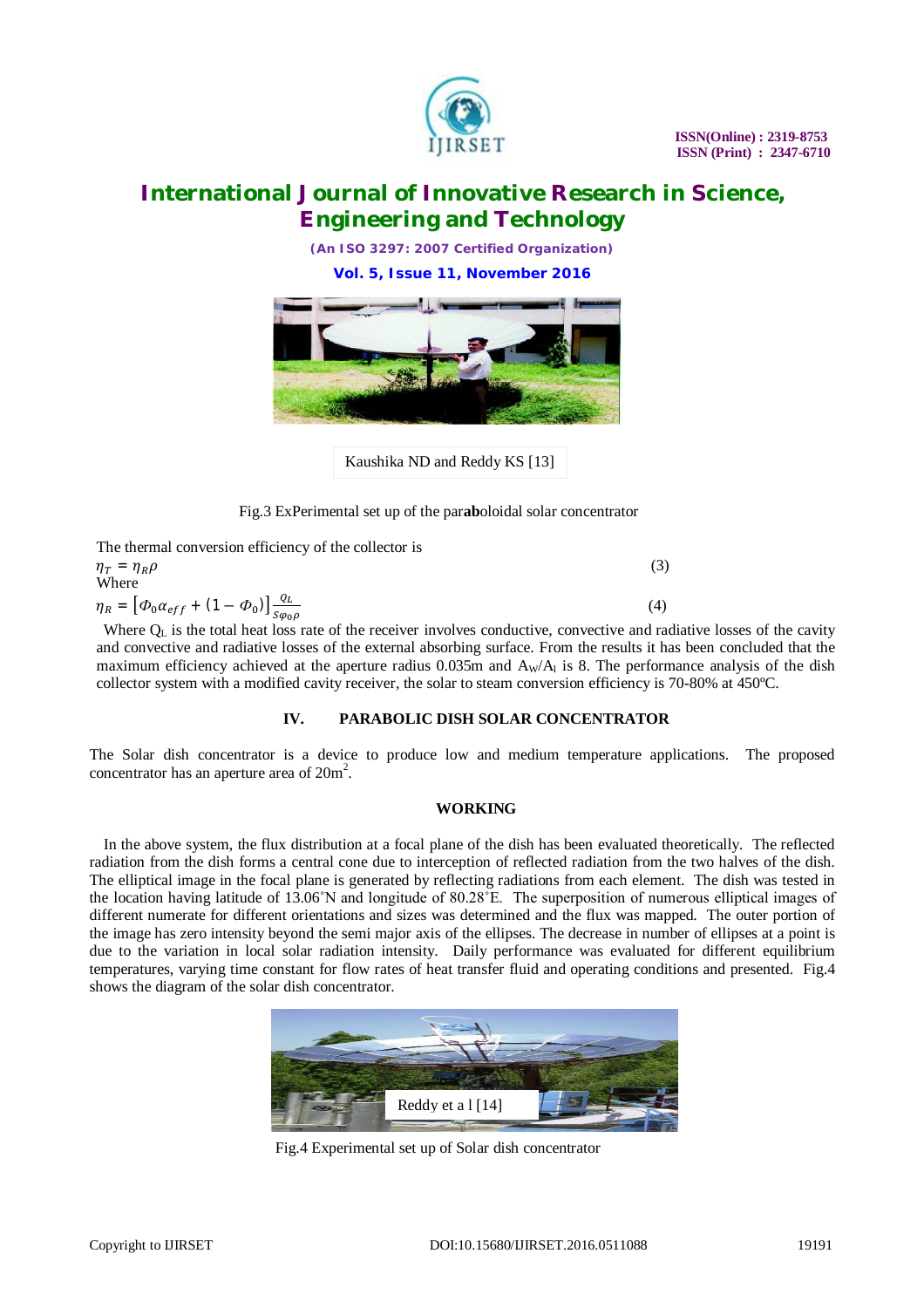

*(An ISO 3297: 2007 Certified Organization)*

#### **Vol. 5, Issue 11, November 2016**

Direct solar radiation was measured by pyrheliometers. Rotometer and K-type thermocouples were used for the measurement of volume flow rate of water and working fluid and receiving temperature at different points within the receiver. The thermal efficiency of the parabolic dish collector with respect to heat gained by the fluid is written as

$$
\eta_{ther} = \int_{t_{ini}}^{t_{fin}} \frac{mc_p (r_{fo} - r_{fi}) dt}{A_p \int_{t_{ini}}^{t_{fin}} l_{bn} dt}
$$
\n(5)

From the results, it has been concluded that the overall heat loss coefficient is found to be  $356W/m<sup>2</sup>K$ . The time constants of heating and cooling of parabolic dish are 44S and 47S for flow rate of 250L/h. The average thermal efficiency of parabolic dish collector is found to be 74%.

#### **V. COMPOUND PARABOLIC SOLAR CONCENTRATOR**

The CPC was fabricated by joining two parabolic segments providing an entrance aperture with an acceptance angle of 2θ, and concentrator focuses the reflected sunlight on to the exit aperture.

#### **WORKING**

Highly reflective material was pasted on the inner surface of the two parabolic segments and copper tube was used to connect the top and bottom of the metal absorber mounted at the focal point of the 3D compound parabolic concentrator. Tracking mechanism was used for the concentrator to back the motion of the Sun. Heat transfer fluid is circulated through the copper tube to the metal absorber and steam is generated. The performance analysis of the proposed CPC was done by ANOVA software. Fig. 5 shows the photograph of the proposed CPC concentrator.

Reddy KS, Sendhil kumar, Natarajan and Veer shetty [15]



Fig. 5 Photograph of compound parabolic concentrator

The optical efficiency is calculated by using the equation

$$
\eta_0 = \frac{m^0 c_w (T_0 - T_i)}{I_b A}
$$

 $(6)$ 

From the results it has been concluded that the experimental optical efficiency have good agreement with theoretical values. The 3D CPC provides high optical efficiency, in turn, increase the thermal efficiency of the collector and the average efficiency over the period of the day was0.582. The values of heat loss coefficient of the CPC at zero solar irradiance3.27W/m<sup>2</sup>°C have good agreement with the value of heat loss coefficient obtained at the instantaneous curve.

#### **VI. FRESNEL LENS SOLAR CONCENTRATOR**

The Fresnel lens solar concentrator is based on the principle of refraction of light. The light refracted by the lens can be focused to a point and known to be as point focusing Fresnel lens solar concentrator. Hasan nia *et al.* [5]fabricated a point focusing Fresnel lens concentrator, and analysis was done by conducting experiments in the local climatic conditions.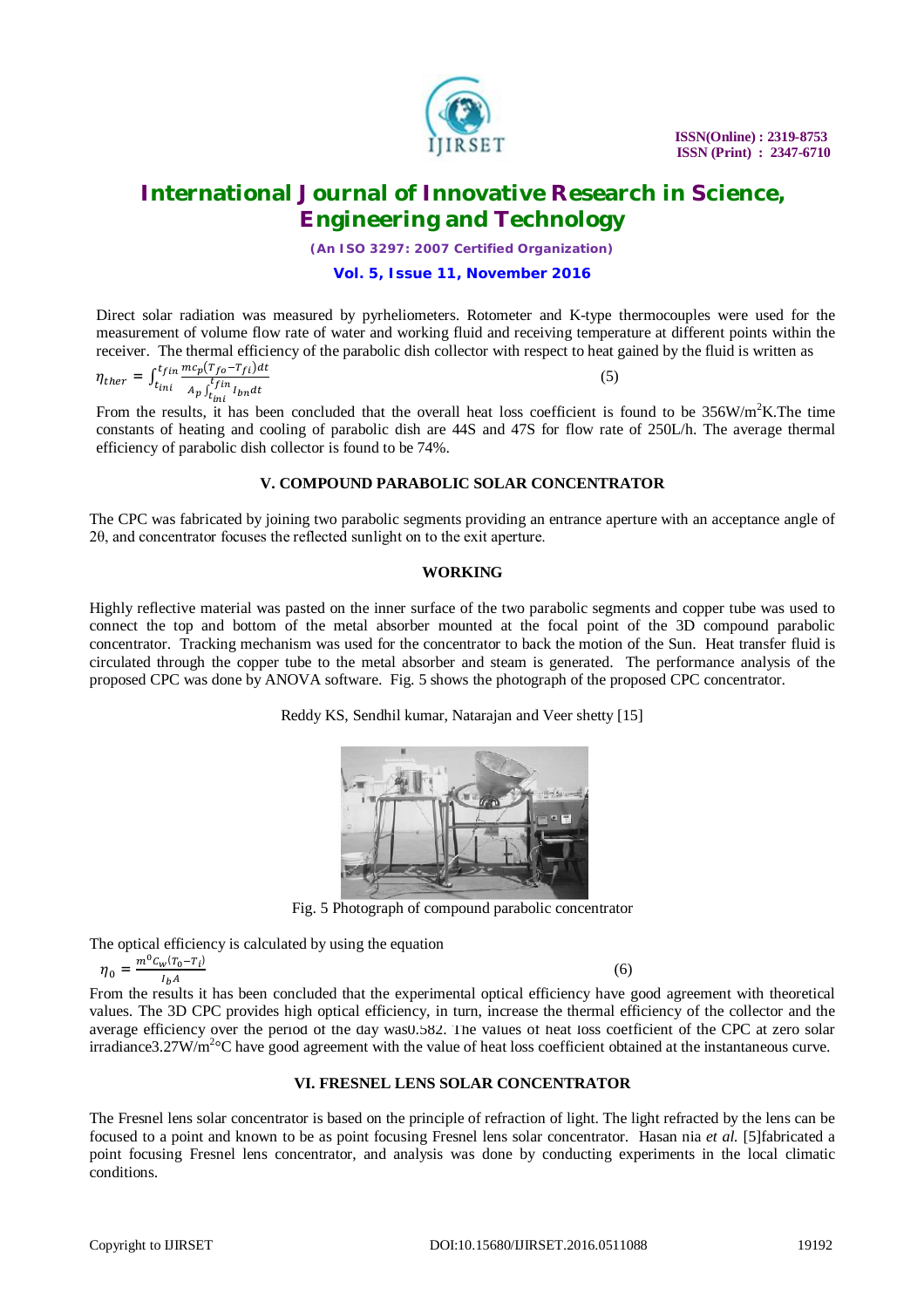

*(An ISO 3297: 2007 Certified Organization)*

**Vol. 5, Issue 11, November 2016**

#### **WORKING**

Mineral oil is used as heat transfer fluid and the reservoir is kept at the focal point of the Fresnel lens solar concentrator. The heat absorbed by the oil is transferred to thermo electric module. The hot side of the Thermo electric module is full of hot oil and water flows with the flow rate of 0.002kg/s through the module to produce steam. The steam runs a turbine to produce electricity.



Hasan Nia M, Abbas Nejad A, Goudarzi AM, Valizadeh M and Samadian P [14]

Fig.6.Experimental set up of Fresnel lens solar concentrator

The thermal efficiency of the system is found by the equation

 $\eta_{\scriptscriptstyle ther} = \frac{Q_W}{I_{FL}}$  $X100$  (7)

From the results it has been concluded that the maximum available temperature on the oil reservoir surface is equal to the 130ºC. The maximum thermal efficiency is 51.9% and the thermal power transferred to water is 30.93W and utilizing water with a flow rate of 0.002Kg/s and an initial temperature of 19ºC, electrical power in the matched load condition was 1.038W.

### **VII. LINEAR FRESEL LENS SOLAR COLLECTOR**

Linear Fresnel solar concentrator refracts the light falling on the lens and focuses in a line.

#### **WORKING**

Lin et al.[6] have designed and fabricated a Fresnel lens made of Polymethymethacrylaten. Cavity receiver has been used at the focal line of the lens and stepper motor with subdivision driver has been used for single axis tracking. The beam width of linear Fresnel lens is 26.7mm and concentric ratio is 15. The Optical efficiency has been found using the expression

 $\eta_0(\theta) = \frac{Q_{ab}}{I_0 A}$  $I_bA_c$  (8) **Where** The thermal efficiency  $\eta_t = \frac{mC_P(t_{out}-t_{in})}{4}$  $A_cI_h$ (9)

The optical and thermal efficiency of the system has found to be 81.2% and 40.5% with the utilization of rectangular cavity receiver at 90˚C.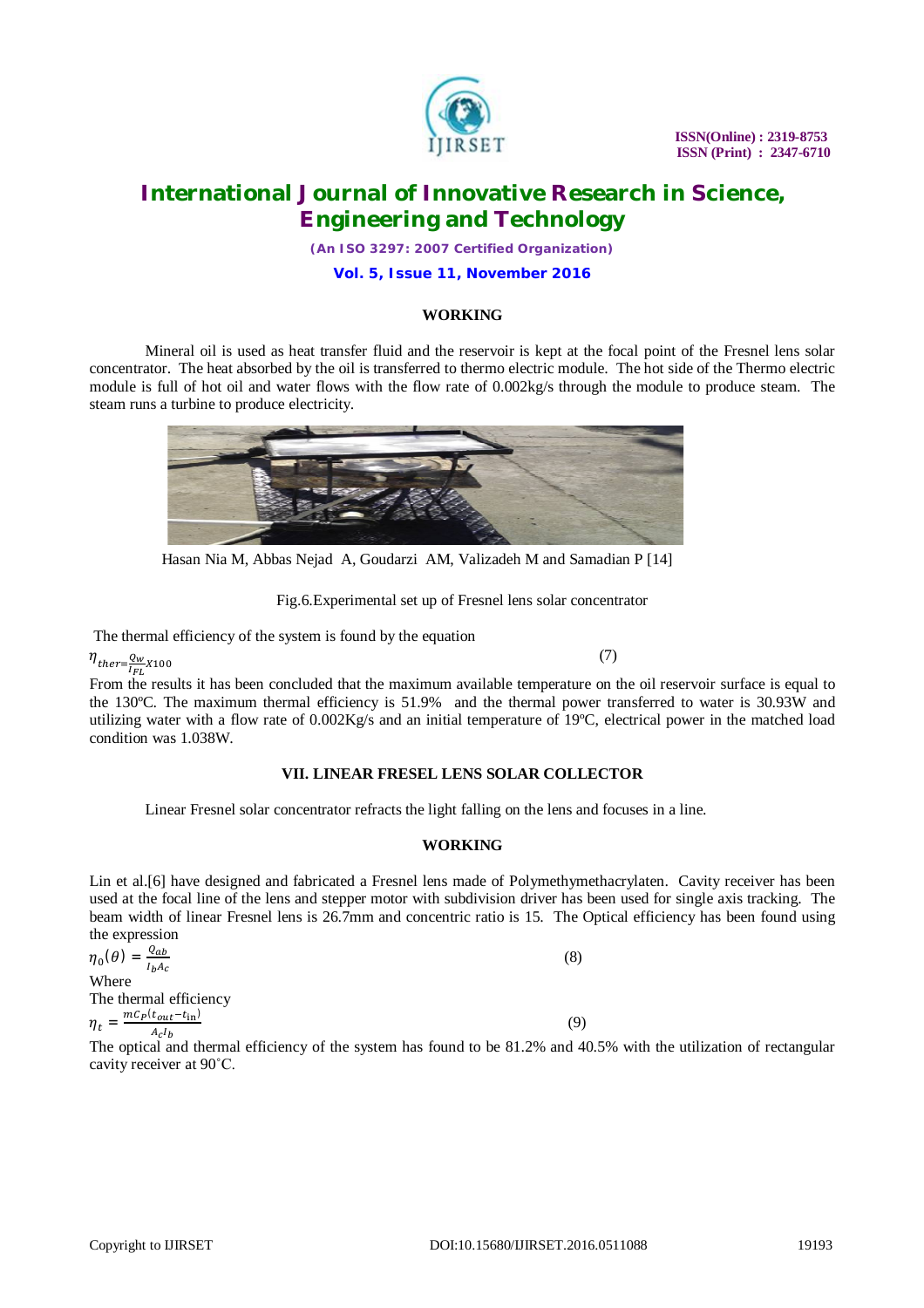

*(An ISO 3297: 2007 Certified Organization)*

**Vol. 5, Issue 11, November 2016**

Lin M, Sumathy K, Dai YJ and Zhao XK [15]



Fig.7.Photograph of Linear Fresnel lens solar concentrator

### **VIII. HYPERBOLOID SOLAR CONCENTRATOR**

The hyperboloid system internally reflects the rays falling on the entrance, and they reach the exit of the aperture.

#### **WORKING**

Imhamed M.Saleh Ali *et al*. [7]have fabricated a concentrator using the thick aluminum sheet. No tracking mechanism has been adopted since the concentrator receives the rays entering through the aperture and delivering the rays through the exit of the concentrator. Water has been flown through the helical receivers mounted on the exit of the concentrator and hot water is collected in the collection tank. Two such concentrators are connected in series and convective heat loss has been reduced by enclosing the receiver in a chamber covered with glass wool.

Solar Concentrators

The equation for optical efficiency is J

$$
\eta_{opt} = \left[ \left( \sum_{i=1}^{N} \frac{(I_i P^j)}{I_0} \right) \right] 0 \le J \le m. \tag{10}
$$

Cold water storage tank

Imhamed M.Saleh Ali, Srihari Vikram T, Tadhg S.O'Donovan, Reddy KS and Tapas K. Mallick [16] $Q(1)$ 



Fig.8.Experimentalsetupof Hyperboloid solar concentrator

From the results it has been concluded that the area of the fabricated model of the elliptical hyperboloid concentrator is 20%less than optimum dimension, loss of reflectivity of the thin film due to air traps in the internal surface of the concentrator, heat loss from the surroundings and external shading the performance of the concentrator has been reduced.

From the analysis, it has been predicted that the optimal concentration ratio of 20X with 28% efficiency .The maximum stagnation temperature recorded was 125ºC and outlet temperature of the system was 125ºC with a flow rate of 0.5kg/minute and by increasing flow rate to 1kg/minute the maximum outlet temperature was 68ºC.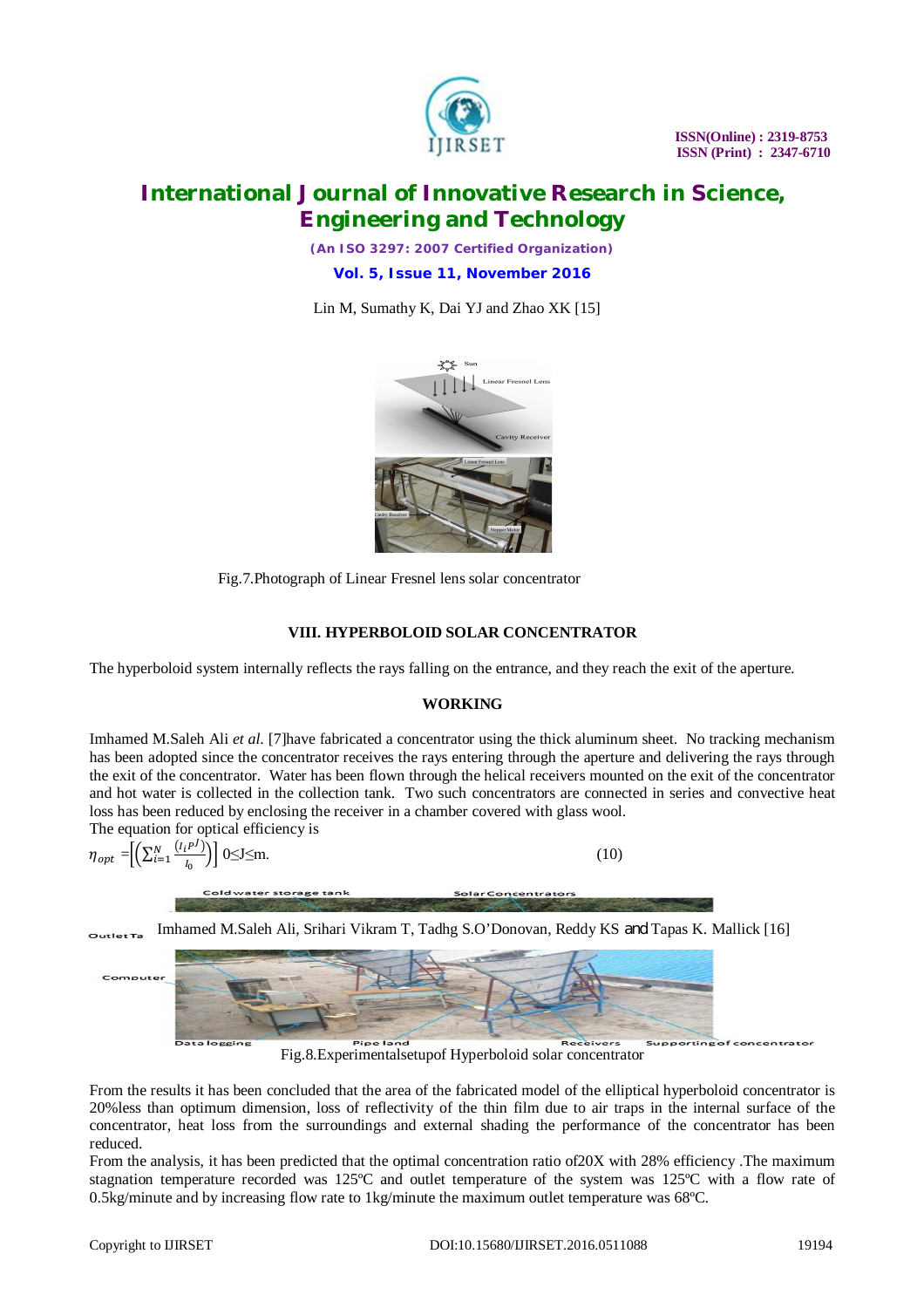

 **ISSN(Online) : 2319-8753 ISSN (Print) : 2347-6710**

### **International Journal of Innovative Research in Science, Engineering and Technology**

*(An ISO 3297: 2007 Certified Organization)*

#### **Vol. 5, Issue 11, November 2016**

### **IX. FLAT HIGH CONCENTRATION DEVICES**

These types of concentrators are capable of achieving maximum acceptance-angle-concentration. There are five possible designs of concentrators' viz., RR, XX, XR, RX and RXI where R denotes refraction, X denotes reflection and I denote total internal reflection. For simplicity, discussion has been restricted to RXI concentrator.

#### **WORKING**

Minano *et al.* [8] have designed an RXI concentrator with rotational symmetry with a dielectric of refractive index 1.5 and acceptance angle of ±2.7*°*.The concentrator can achieve a concentration factor of 1000x.

Minano JC, Gonzales JC and Zanesco I [17]



Fig.9.Schematic diagram of Flat high concentrator device

### **X. DIELECTRIC TOTAL INTERNAL REFLECTING SOLARCOCENTRATOR**

This concentrator is known as secondary concentrator, and are optical elements having the capability to achieve concentration close to the theoretical maximum limits. There are two methods of producing DTIRC, maximum concentration method and phase conserving method.

#### **WORKING**

Ning *et al.* [9] have designed and fabricated a DTIRC consisting of three parts. The curved front surface received the radiation hitting on it and is refracted. The refracted rays are directed towards the side walls where they are totally reflected internally to the exit aperture.

Ning X, Winston R and Gallagher JO [18]



Fig.10.Schematic diagram of Dielectric Total Internal Reflecting Solar Concentrator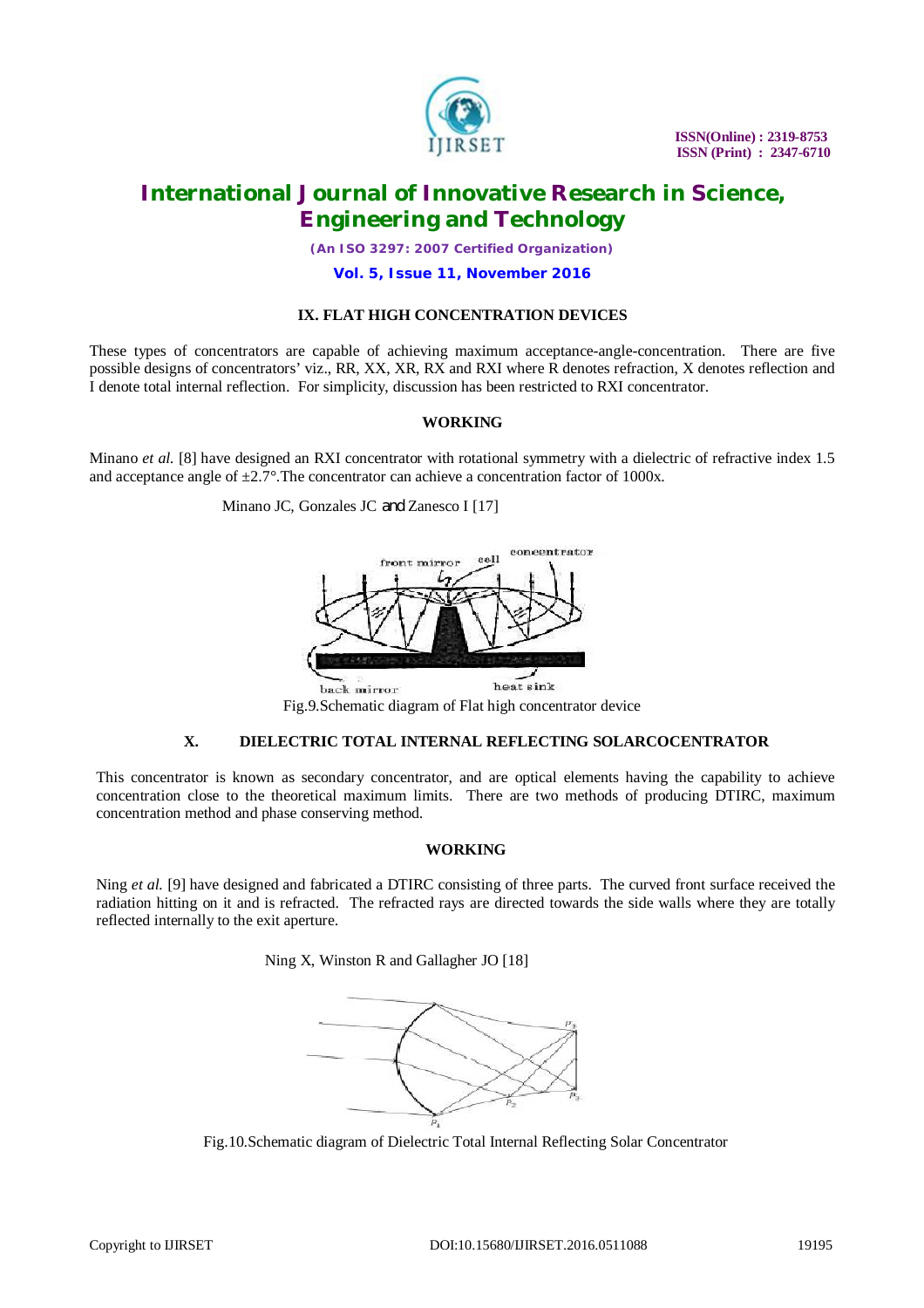

*(An ISO 3297: 2007 Certified Organization)*

**Vol. 5, Issue 11, November 2016**

#### **XI. QUANTUM DOT SOLAR COLLECTOR**

Quantum dot concentrators are planar devices to concentrate solar radiation into quantum dot-doped glass or plastic substrate. Photovoltaic cells are fixed beneath the substrate to convert the solar radiation into electrical energy.

### **WORKING**



Fig.11.Schematic diagram of Quantum dot solar collector

Gallagher *et al.* [10] fabricated a quantum dot solar concentrator consisting of a transparent sheet of fluorescent material doped with quantum dots. The radiation gets refracted by the fluorescent material and absorbed by quantum dots. Photons are reemitted from the substrate and guided towards the PV cell by total internal reflection. The photoelectric current produced by PV cell is then connected to the external circuit or battery to store the electrical energy.

The conversion efficiency is given by the equation

 $\eta = \frac{\rho_{max}}{4.5}$  $ArE<sub>e</sub>$ 

 $(11)$ 

From the results it has been concluded that comparative concentrating factors ranging from 1.33 to3.05 compared to the reference A and much higher concentrating factors between 3.78 and 8.65 compared to the reference B. Highest fill factor achieved by sample 5 and efficiency 12.5% lower than the specified manufacturers.

#### XII. **CONCLUSION**

The solar radiation produces abundant clean energy that can be transformed into heat and electricity. Concentrator integrated with Photovoltaic module has shown better optical and thermal efficiency among the different types of concentrators and also gives output from microwatts to megawatts. The solar thermal system is one of the most promising renewable energy options to substitute the increasing demand for conventional energy. Among the all the solar concentrating collectors, parabolic trough collector has been designed to reach the temperatures from 100°C to 600°C and employed for a variety of applications, including steam production for industrial process heat applications. Moreover parabolic dish concentrator is cost effective and efficient in the production of useful energy.

#### **REFERENCES**

- [1] L.A. Andrade, M.A.S. Barrozo, L.G.M. Vieira, " A study on dynamic heating in solar dish concentrators", Renewable Energy,Vol 87;pp- 501- 508,2016.
- [2] S. Benyakhlef, A. Al Mers, O. Merroun, A. Bouatem, N. Boutammachte, S. El Alj, H. Ajdad, Z.Erregueragui, E.Zemmouri," Impact of heliostat curvature on optical performance of Linear Fresnel solar concentrators"; Renewable Energy,Vol 89, pp- 463-474,2016.
- [3] Safa Skouri, Abdessalem Ben Haj Ali, Salwa Bouadila, Mohieddine Ben Salah, Sassi Ben Nasrallah, "Design and construction of sun tracking systems for solar parabolic concentrator displacement", Renewable and Sustainable Energy Reviews, Vol 60pp- 1419-1429,2016.
- [4] HulingXie, Jinjia Wei, Zexin Wang, Gao Yang, Qiuming Ma," Design and performance research on eliminating multiple reflections of solar radiation within compound parabolic concentrator (CPC) in hybrid CPV/T system", Solar Energy,Vol 129, pp- 126-146, 2016.
- [5] Jin Han Lim, Graham J. Nathan, Eric Hu, Bassam B. Dally, "Analytical assessment of a novel hybrid solar tubular receiver and combustor", Applied Energy, Vol 162, pp- 298-307,2016.
- [6] Vashi Sharma, Sourav Khanna, Jayanta K. Nayak, Shireesh B,"Effects of shading and blocking in compact linear Fresnel reflector field", Energy,Vol 94, pp-633-653,2016.